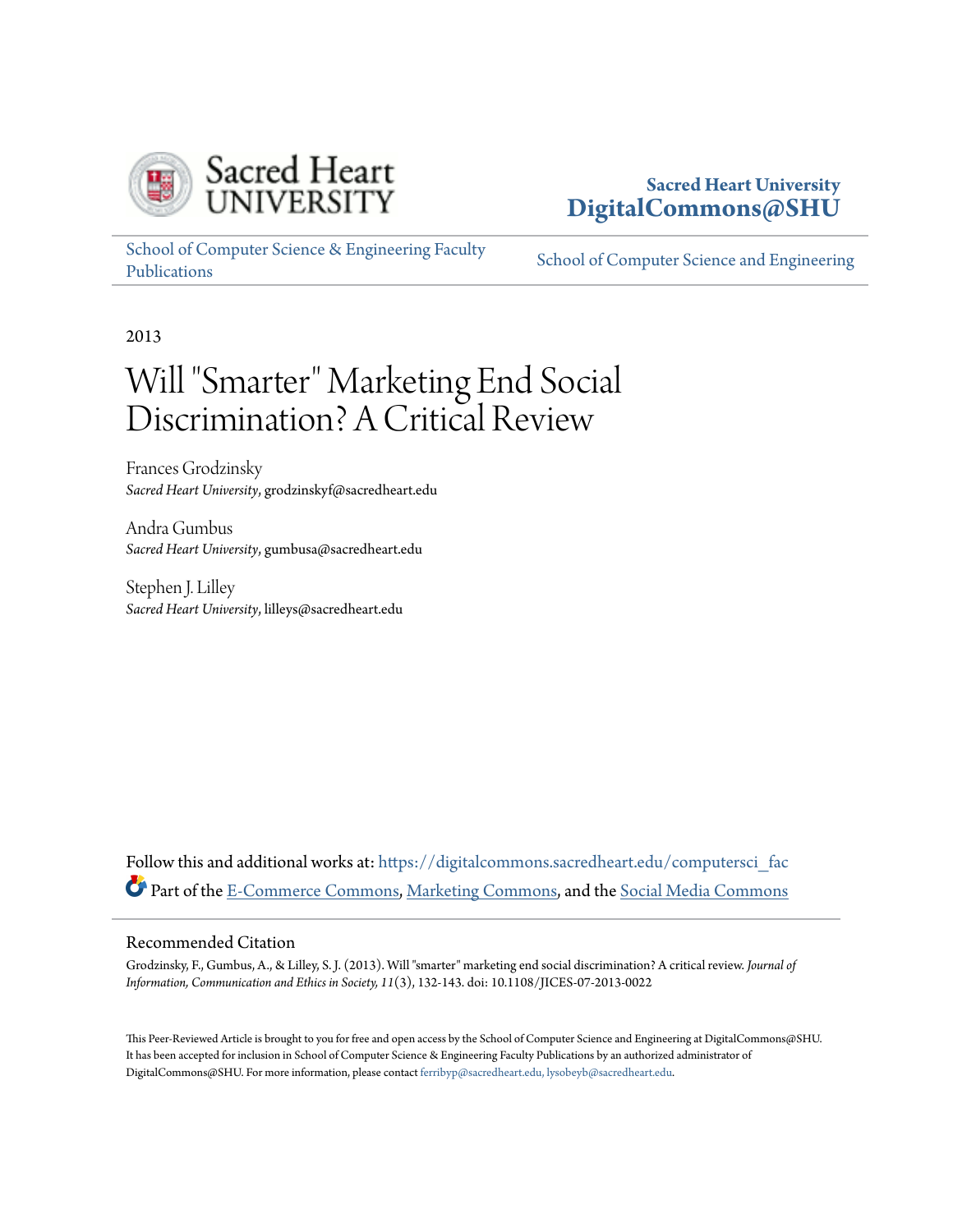# **INTRODUCTION**

International Business Machine's commercial, "*Smarter marketing: Seeing customers as individuals,"* which aired in August 2012 depicts a group of female joggers conspicuous in their matching outfits running past a set of men wearing identical suits. The narrator explains that "Companies use to view us as demographics because they couldn't see what made people different." The suited men in the commercial expose this marketing shortcoming by removing their suit jackets to reveal a diversity of clothing styles, hence individualities. The narrator states, "Today retailers from the US to Japan are using analytics to find insight in social chatter, reviews, and sales transactions, helping some companies increase online revenue up to 50% by offering customers an experience as unique as they are. That's what I'm working on; I'm an IBMer. Let's build a smarter planet." This IBM commercial dramatizes two claims—one general and the other specific-- made by the web marketing/advertising industry. 1) By monitoring consumer web activity and collecting, managing, and mining data, companies serve consumer's best interests and 2) by adopting sophisticated analytics web marketers avoid discriminations that disserve individuals. Critics hotly contest the first claim by pointing out privacy violations, consumer manipulation, and lack of autonomy for users who do not know nor control the data collected from cookies and clicks. The second claim has appeared more recently and has faced less scrutiny.

The second claim resonates with the modern ethos of liberalism, individualism, and science. It expresses a progressive interest in ending social discrimination. It professes the centrality of the individual, what IBM refers to as the "chief executive customer." Finally, it entails a common narrative in Western culture of the success of rationality, technology, and science in solving social problems. Although we share an interest in ending social discrimination, we are more circumspect about pronounced individualism and technological fixes. Despite its appeal, or perhaps because of it, we should not accept the claim at face value. In this paper we present our critical investigation. We argue that social discrimination may not disappear under smarter marketing; more overt forms may wane only to be replaced by more subtle forms.

#### **THE COMMON CRITIQUE**

Before discussing social discrimination, let us go over the common critique of the e-marketing industry. Personal data has become a valuable commodity to buy and sell. According to Forrester Research, U.S. companies spend up to \$2 billion a year to collect information. Google, Twitter, Yahoo, and Facebook receive most of their revenue from the e-marketing industry and compete to create sites and applications conducive to data collection and advertising. Facebook announced in June 2013 that it had reached 1 million advertisers. Web generated data can be collected from registration forms, online transactions, and other clickstream records. Clickstream data gives marketers the ability to analyze paths, shopping carts, search by key terms and entry and exit points. Unfortunately, firms are capturing more than customer related behavior, and this is of great concern to privacy advocates. Advertisers now have credit histories, shopping habits and personal habits such as web browsing, health, lifestyle, sexual orientation, politics and other personal preferences that go beyond what we buy. A McKinsey report from October, 2011 describes companies seizing the potential of big data as industries ranging from "pharmaceuticals to retailing to telecommunications to insurance" are using large scale data-gathering and analytics to shape strategy to differentiate themselves (McKinsey, 2011). Consumers are held hostage by opt out strategies that they often do not see or understand. Techniques such as disabling cookies only go so far, and that action often leaves users without transaction services that they need and want. Services such as Google search keep track of consumer searches without notifying the user. Often web sites ask us to agree to their terms in order to use a site or product. Often, the consumer is agreeing to have personal data sold or repurposed. The further the data goes, the less consumers have control of who has access to it. Often these databases are vulnerable to hacks and government access without notification to the consumer. Privacy and consumer autonomy are violated in the name of the consumer's best interests. This smacks of a paternalism that advertisers know what is best for us, the consumers.

© Emerald Group Publishing Limited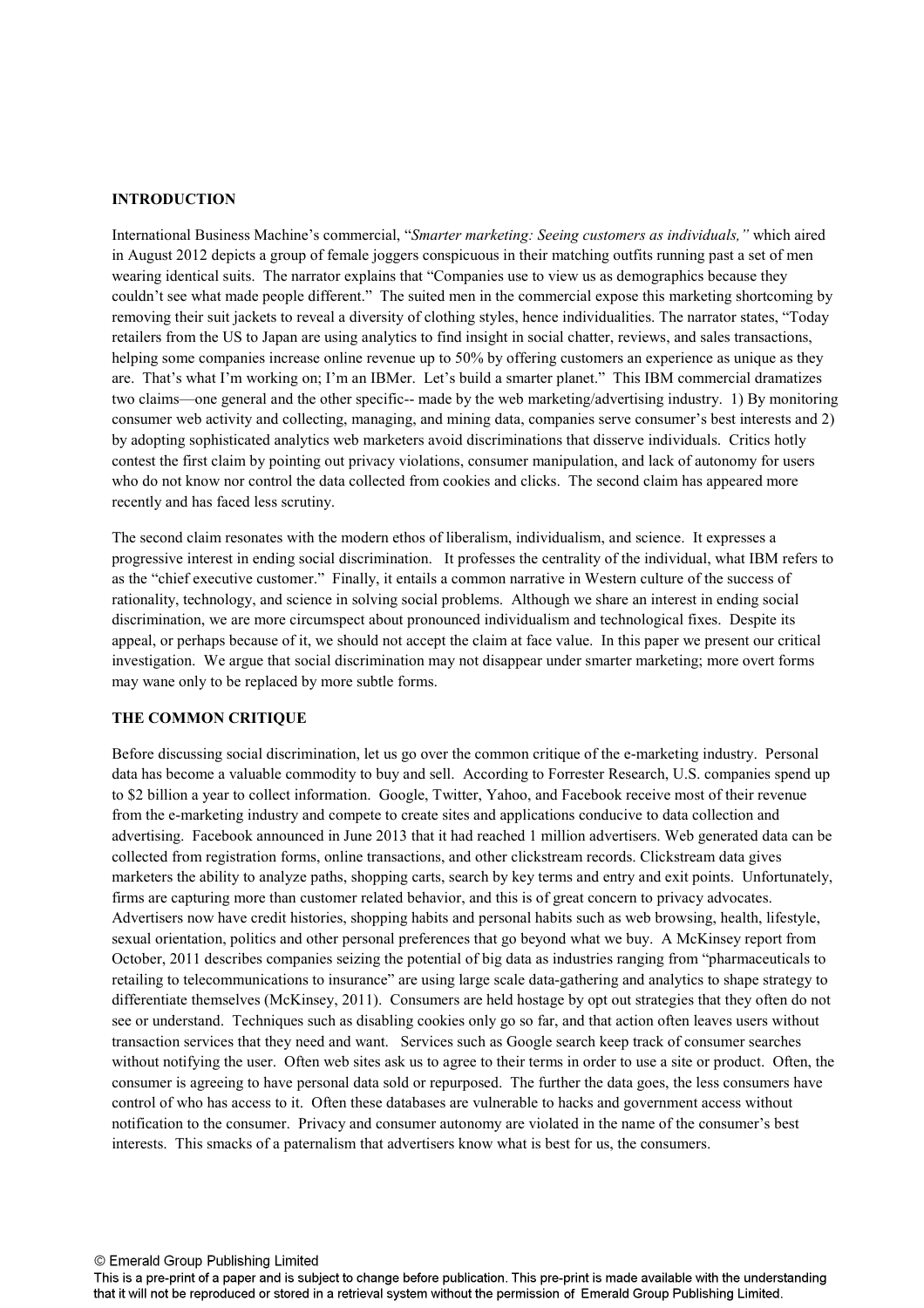# **ANTI-DISCRIMINATION: ENDS AND MEANS**

Given the concern regarding a person's privacy and self-determination pronounced in the common critique, it is clear that the individual is treated as the subject or unit of analysis. This orientation, however, is incomplete. Human persons are social beings and their membership in social groups has a profound impact on life chances. For example, a child born into the crushing poverty of a destitute nation will have few prospects as compared to a child of an upper class family in an affluent nation. The importance of consumers' social status is not lost on marketers and advertisers and a standard methodology entails segment classification according to class, gender, ethnicity, etc. We are interested in these higher-order analytics and the subsequent decisions that are made. Social discrimination is defined as "the process by which a member, or members, of a socially defined group is, or are, treated differently (especially unfairly) because of his/her/their membership of that group" (Jary and Jary, 1995: 169). We address two questions with regard to e-marketing/advertising: 1) What forms of social discrimination occur now? 2) Should we expect smarter marketing to end social discrimination in the future?

Let us be clear: We wholeheartedly accept the underlying premise that social discrimination is detrimental. Although this is couched in terms of customer relations, we understand this in terms of fairness and justice. For example, at the personal level, it is unfair that a qualified consumer be denied services and goods due to a classification that has little or no relevance to his/her life. At the social level, systematic differential treatment of social groups creates deeper inequalities. Some groups unjustifiably benefit, for instance, with easy access to insurance and credit, while others are deprived of such. Moreover, we believe social discrimination to be dysfunctional to the extent that it blunts human endeavor, divides societies, and undermines core democratic principles. We see in the IBM promotion an interesting variation to John Rawls' "veil of ignorance"—that a just system (or, for IBM, better consumer relations) is more likely to develop if decisions are made without regard to social background, ethnicity, and sex (1971/1999). In summary, we share a commitment toward the "end" that social discrimination be reduced. That commitment also provides our motivation to evaluate the "means" of smarter marketing in order to evaluate if that is really happening.

# **ORDINARY FORMS OF SOCIAL DISCRIMINATION: WEBLINING AND E-SCORING**

Before we proceed we need to elaborate the concept of social discrimination by introducing from the social sciences certain distinctions. The first distinction pertains to the three social tiers: interpersonal, institutional, and structural (or systemic). Discrimination may occur in everyday interactions at the person-to-person level where a teacher singles out a student for punishment, a shop owner refuses a customer, or a landlord charges an unfair rent. If these are rare and localized acts that is one thing, but if they are endemic to education, business, and real estate we have a much more serious problem of institutional discrimination. We will discuss discrimination at this level with regard to the e-marketing practices of weblining and e-scoring, but first a word on structural discrimination.

The digital divide, i.e., the division between those with and those without computers, smart devices, and internet access, is often described in terms of structural discrimination. Those already disadvantaged- the poor, isolated, and to a certain extent those with disabilities- are restricted from opportunities that web users take for granted such as browsing, online job applications, medical information, and educational resources, as well as, e-commerce promotional offers, discounts, comparison pricing and product reviews. Given that the e-marketing/advertising industry relies on data from users and its business strategy is to find ways to profit from such users, we see little incentive and no concerted effort by the industry to pay attention to non-users and, accordingly, we should not expect smarter marketing to make a dent in the digital divide. Some may argue that this is asking too much of private industry and that governments or international organizations are responsible for bridging the divide. While not conceding this point, we would like to move the discussion to institutional discrimination where we should find consensus that actors in the industry are held accountable for their business practices vis-à-vis users.

© Emerald Group Publishing Limited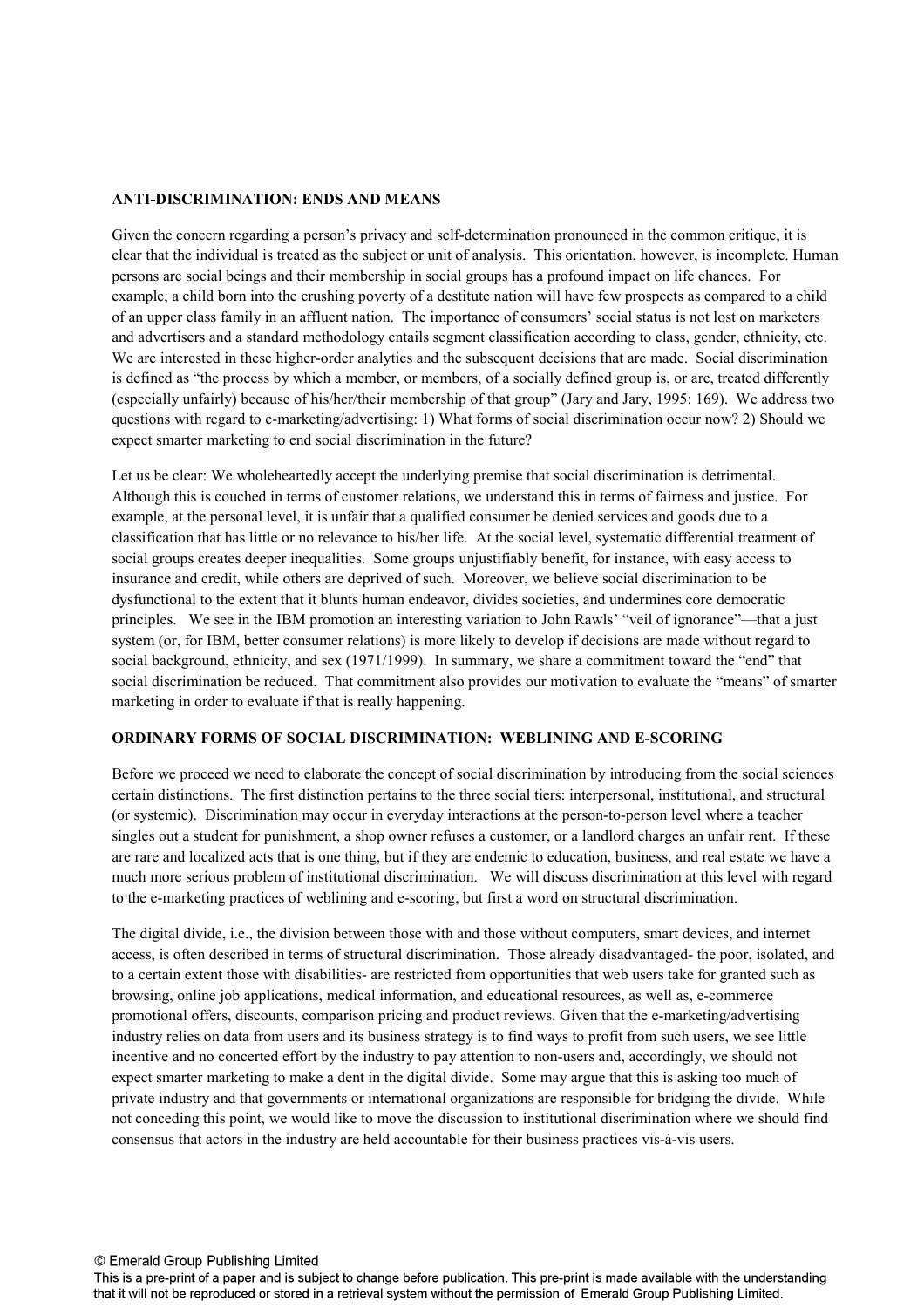The second distinction that we utilize is between overt and covert forms of discrimination. Overt discrimination is blatant and often meant as a public statement, for example, posting a sign at a business that members of a racial group need not apply for employment or will not be served food. Covert discrimination is subtle and often difficult to detect, for example, job referrals by word-of-mouth. Robert Merton makes a distinction between prejudice and discrimination. Merton conceptualized prejudice as feelings or attitudes and discrimination as behavior or treatment (Healey and O'Brien, 2007). Ordinarily personal bias goes hand-in-hand with abusive acts, but there are cases where the bigot may not act on his feelings due to fear of retribution, timidity, or other reasons. More importantly for our discussion, discriminatory acts may be motivated not by emotion but by instrumental reason. Statistical discrimination is a primary example of discrimination without prejudice and of a covert type.

Statistical discrimination is made possible by modern data collection methods and statistical analysis. Analysts derive population means and other statistics from information gathered from members of various groups of interest on such variables as household income, default rate on loans, and monthly food budget. These averages are then used to determine if members of a social group will be offered a good or service and at what price. Statisticians know that an ecological fallacy is committed when inferences about individuals are deduced from group-level statistics. Nevertheless, managers of for profit enterprises must consider the probabilities of making or losing money and statistical discrimination in certain instances may make financial sense. Note that this entails a costbenefit analysis devoid of prejudice and, if practiced discretely and with complexity, is very difficult to detect. This has not always been the case. The term redlining was first used in the 1970's to describe the failure of banks, insurers and other service providers to offer services to residents of the inner city where a red line was literally drawn on a map to indicate locations where the company would not do business. Statistical discrimination, often based on census data, resulted in such racially discriminatory practices as not offering home loans to African-Americans regardless of household income level. Redlining is prohibited today, but a more far-reaching practice has emerged in the digital age. With "weblining" the map used is not a geographical map, but a data map with points derived from how we navigate the internet, where we go, how much time we spend, what we consume, and our purchasing practices. Analytic software gives marketing firms the ability to sort data collected from customers into patterns to segment a customer base. Certain predictions are made about the behavior of certain demographics.

Marcia Stepanek of Business week coined the term "weblining" in 2000 when she described how banks ranked their customers and assigned different fees and services based on the rank. We now use this term in a broader sense than just price discrimination. Weblining refers to the exclusion of classes of consumers from the marketplace based on characteristics of groups not individuals. If you are deemed affiliated with an undesirable demographic, you might not get a loan, receive credit, or be insured based on a group level prediction. People are not treated as individuals to be examined case by case, but rather are prejudged according to assigned social affiliations. When looking for a product online, a store can see the consumer's entry point, keywords used in the search, the clickstream within the site, and the contents of the shopping cart. The store will then compare this data to existing customers and put the consumer into a group profile. This profile may or may not be accurate. This is the crux of the ethical issue with behavioral advertising – there are consequences that flow from assigning a consumer to a profile group that may have deleterious effects on his/her purchasing power. Online marketing companies then use targeted advertising that capture streams of data from social media, web habits and credit cards to personalize ads to customers in real time. The amount of money the advertiser is willing to spend on the customer depends on their use of social media, recent purchases and web sites frequented by the customer. If the customer's value is lower than marketing costs, they will not get the ad. Facebook works with advertisers to segment users based on Facebook data and helps clients determine whether a consumer may be a heavy or light user of a product (Vega, 2013).

For example, a targeted advertising approach based on what a consumer has actually purchased is done by the "global leader in customer engagement", the Affinion group. They have over 5300 clients including 18 of the top 20 financial institutions in the U.S. that purchase credit card information from Affinion. This enables personalized advertising. Their website states, "whatever business you're in – banking, e-commerce, retail, direct-to-consumer –

© Emerald Group Publishing Limited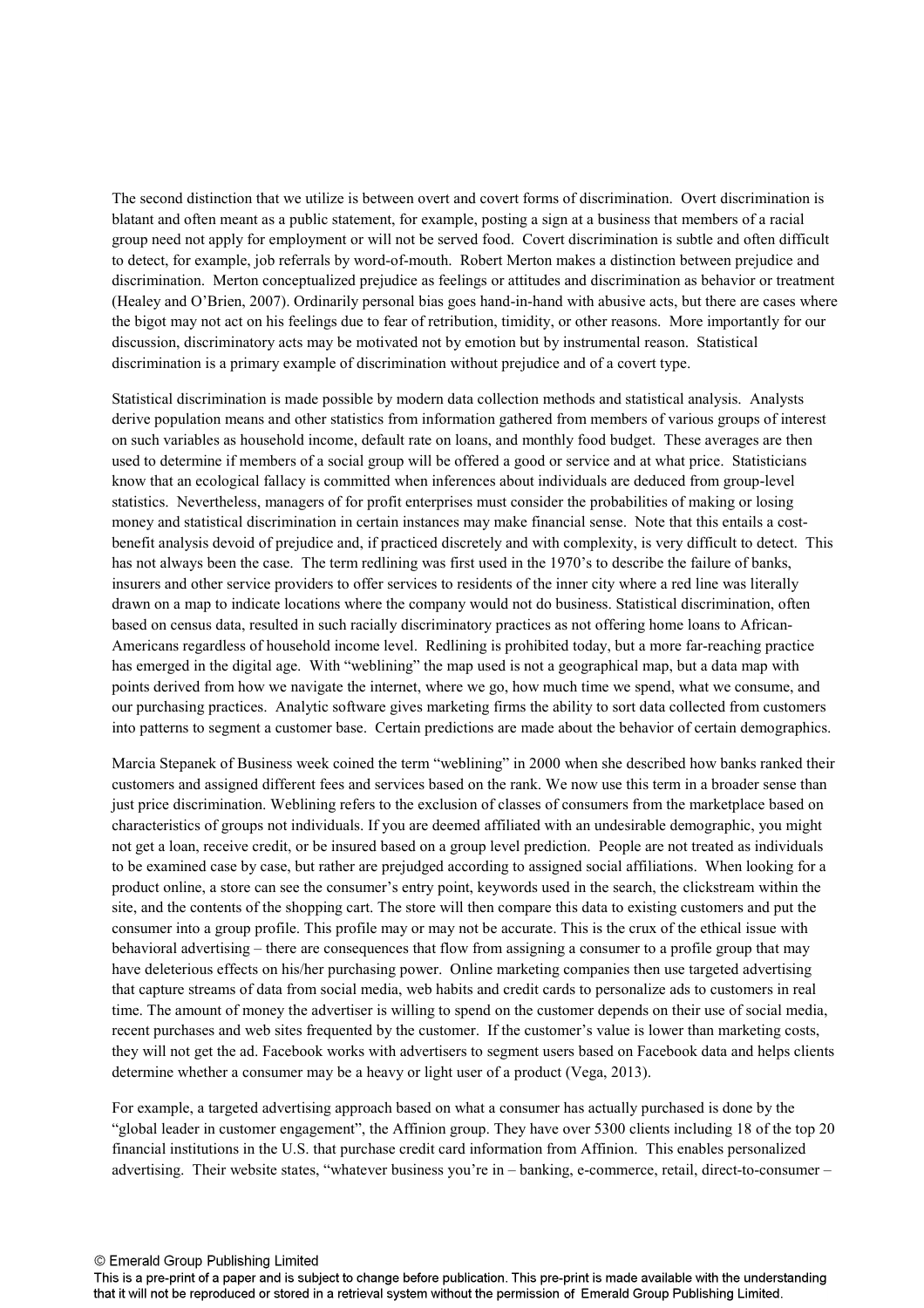we're in the business of increasing your revenue." They do this by "realizing incremental fee income and monetizing traffic from current customers through cross sell or up-sell marketing." Their product, NetGain!, uses a customer segmentation approach that analyzes needs, attitudes, and behaviors of customers. A description of NetGain! on the website states: " NetGain's strategy leverages real insight by taking into account a variety of demographic and psychographic data to determine at the household level who has the highest propensity to respond to specific products at the category level ( e.g. deposits, lending )." The Affinion direct response group (ADRG) advertises services such as database modeling and analysis and describes their product as "precision tuned, datadriven methodologies to analyze and predict customer buying patterns and behaviors that deliver the necessary metrics to attract and retain customers. Our 30 modeling analysts, PHD statisticians and programmers focus on building highly predictive response models that support thousands of marketing campaigns annually" (www.affinion.com/solutions).

Retailers and service providers increasingly rely on e-scores to identify "targets" and "wastes" (desirable and undesirable consumers). On the Internet, Google ranks our search results, Facebook scores us based on our habits, Klout scores us based on activity on Twitter and e-scores rank our value as customers (Singer, 2012). Shopping is no longer an egalitarian activity where consumers are charged the same price for the same item purchased. This lack of transparency results in an unfair price advantage for some but not all buyers (Clifford, 2012). The e-score is becoming an increasingly powerful way of determining the value of a customer and whether companies want him/her as a consumer of their product. Companies such as banks, credit card and debit card providers, insurers and online educational institutions are using this data to decide what (if any) product is pitched to a particular consumer (Singer, 2012). From an ethical standpoint we are concerned about the creation of a subprime class that companies or financial organizations can choose to ignore when they offer credit cards, insurance or loans. The consumer program director of the U.S. public Interest research Group stated, "There's a nontransparent, opaque scoring system that collects information about you to generate a score – and what your score is results in the offers you get on the Internet. In most cases, you don't know who is collecting the information; you don't know what predictions they have made about you, or the potential for being denied choice or paying too much" (Singer, 2012).

The e-score in essence creates a two tiered system that gives preference to profitable users for important buying powers and protections and denies others. This is clearly in opposition to the intent of the Fair Credit Reporting Act in the United States which requires that consumer reporting agencies show users their credit reports and allow corrections to incorrect data on the report. This law also mandates that consumers know if any adverse action is taken against them based on the reports. Of course, none of this is being done with e-scoring. The proliferation of consumer ranking and digital marketing practices raises concerns about basic principles of justice and fairness in society. The Internet which was touted as the great equalizer now has the potential to foster discriminatory practices. When the Internet is used to webline, it is creating inequalities and barriers to access. If insurance companies exclude segments of the marketplace and limit their sales efforts to the financially well off, for example, then a disparate impact can negatively affect parts of the nation that have trouble getting insurance (Chin-Hui-Lai and Kleiner, 1999:5). In addition, this information can be sold to various organizations and go from firm to firm. It can easily lead to social prejudice or worse forms of out-casting and stereotyping. It may also construct a barrier to upward mobility.

There are no specific laws that protect us from the social aggregation practices that assign us to arbitrary groups based on our internet choices. The few cases of weblining brought before U.S. courts had strong affinities with redlining. The Association of Community Organizations for Reform Now (ACORN) claimed that Wells Fargo steered individuals away from certain housing districts based on racial classifications and stereotypes about racial "life-styles." In another suit it was alleged that Kozmo.com denied delivery service to residents in "predominantly black neighborhoods in Washington, D.C., based not on individual information but on geographical location" (http://ecommerce.hostip.info/pages/1078/Weblining-Internet-Redlining.html). Most weblining practices do not

© Emerald Group Publishing Limited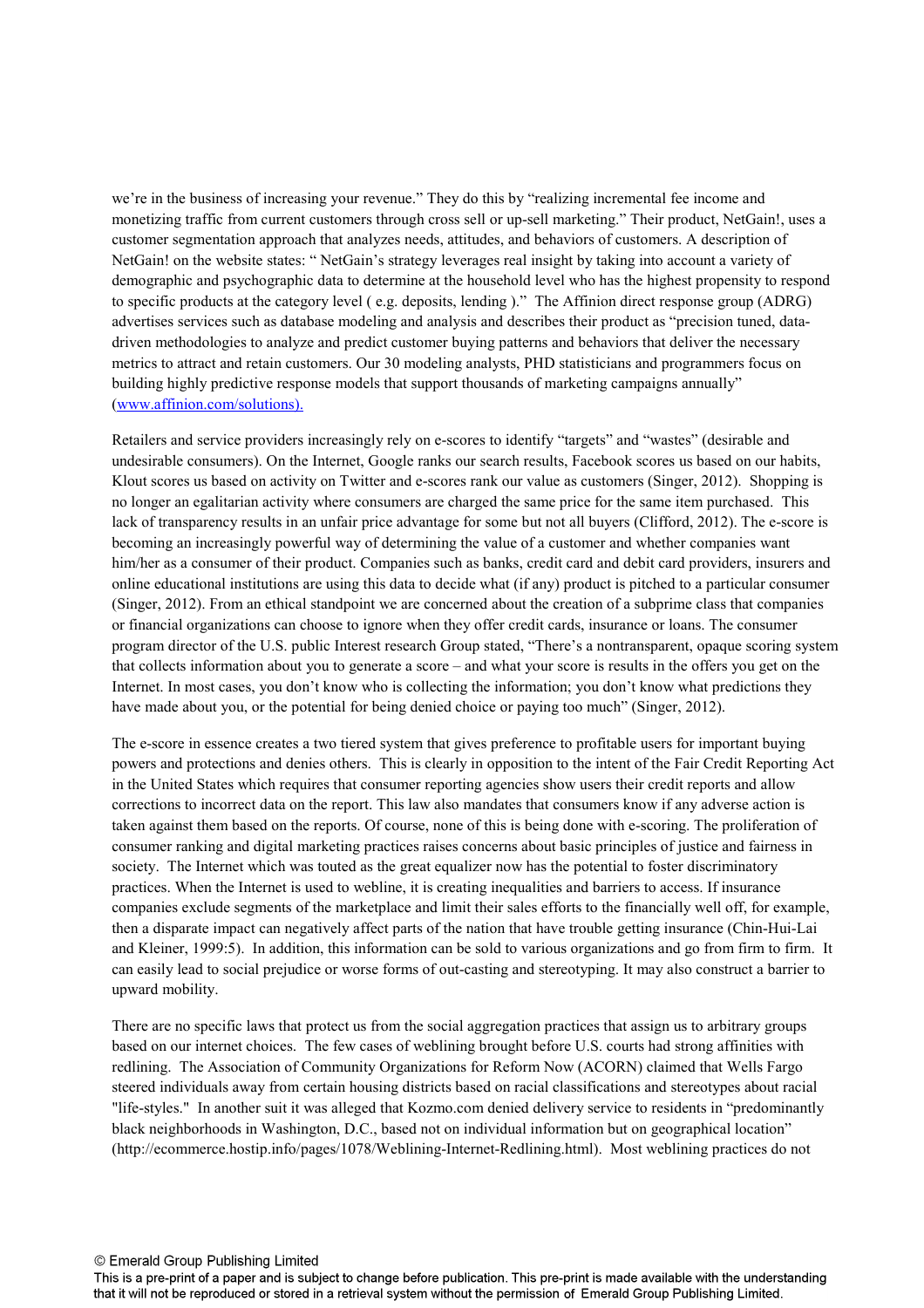prioritize geographical location; therefore, they are unlikely to be challenged according to the key anti-redlining policies of the Fair Housing Act of 1968 and the Community Reinvestment Act of 1977.

#### **THE CASE FOR SMARTER MARKETING**

Companies such as IBM respond to the common critique by arguing that, far from taking advantage of consumers, smarter marketing provides a better consumer experience through customization of promotions. This "hyperpersonalization" allegedly provides the additional benefit of reducing social discrimination by steering clear of broad population segmentations of class, gender, and race. We will discuss two ways that this might be done. First, "predictive analytics" offers much finer granularity, incorporating information as specific as personal preferences. Second, the friend networks that people are encouraged to develop on social media sites are tapped for marketing and advertising purposes. Facebook is the industry leader and they use to the term "social graph" for this approach. As the thinking goes, because tastes and social networks are nuanced and idiosyncratic, the marketing and advertising strategies derived from sophisticated analysis of these data sources should avoid gross discriminations.

It should be noted that less sophisticated e-marketing/advertising strategies present little or no risks of social discrimination. For example, advertisers purchase space on websites to display ads and banners expecting that some viewers will notice the advertisement and click on the displays. Some of these ads are tailored similar to television commercials according to what is gleaned about a particular audience, for example, whether teenagers visit a site; nevertheless, this entails a crude correspondence between consumer interest and product placement and between person and social group. Web surfers are very good at ignoring such ads and the hit ratio and product purchase rates tend to be very low. Quite telling, in 2010 Facebook stopped running generic ad banners.

Retargeting, also known as remarketing and remessaging, is a smarter marketing technique based on a user's previous browsing history. Cookies were an early example of retargeting. These techniques focus on user searches and attempt to personalize their ads based on this information. For example" Bing currently offers Search Remessaging to advertisers but it is not yet available through their AdCenter platform. When a keyword search is done using Bing, the searcher is then tagged and shown retargeting ads on the Microsoft Media Network and on their partner sites" (Ellis, 2012). There are newer techniques that lend themselves to the Social Media platforms. Among them are: Instant retargeting, Social Retargeting and Intent retargeting (Ellis, 2012). These forms of retargeting aim at giving the user almost instantaneous ads as soon as a query is posted. Intent retargeting goes even further where marketers can respond to users in real time. Adchemy, LocalResponse and Yieldbot are three companies that use this technique (Ellis, 2012). Our interest in these newer forms of retargeting is the potential role they may play in discrimination.

Among the 50 Ecommerce Remarketing Strategies Posted by CPC Andrew on May 10, 2012 in his cpcstrategy blog, five have the potential for social discrimination. They advise the advertiser to target ads to specific demographics, segment audiences, test ads to see which ones drive more conversions to a targeted group, and create negative audiences who are restricted from seeing certain ads (Andrew, 2012).

Purveyors of smarter marketing promise advertisers even higher yields than retargeting. Higher yields allegedly make smarter marketing more cost effective; furthermore, a high yield rate is more crucial than ever in the age of smart devices. Increasing numbers users are accessing the web through smart phones and tablets. The relatively smaller screens limit the size, number, and type of ads that can be placed; subsequently, smart device advertising has to be more precise. Predictive analytics and the social graph are presented as solutions to this problem. They promise a level of intimacy with customers unmatched by other strategies. However, as we will describe in the next two sections, it also presents a greater risk of subtle forms of social discrimination.

© Emerald Group Publishing Limited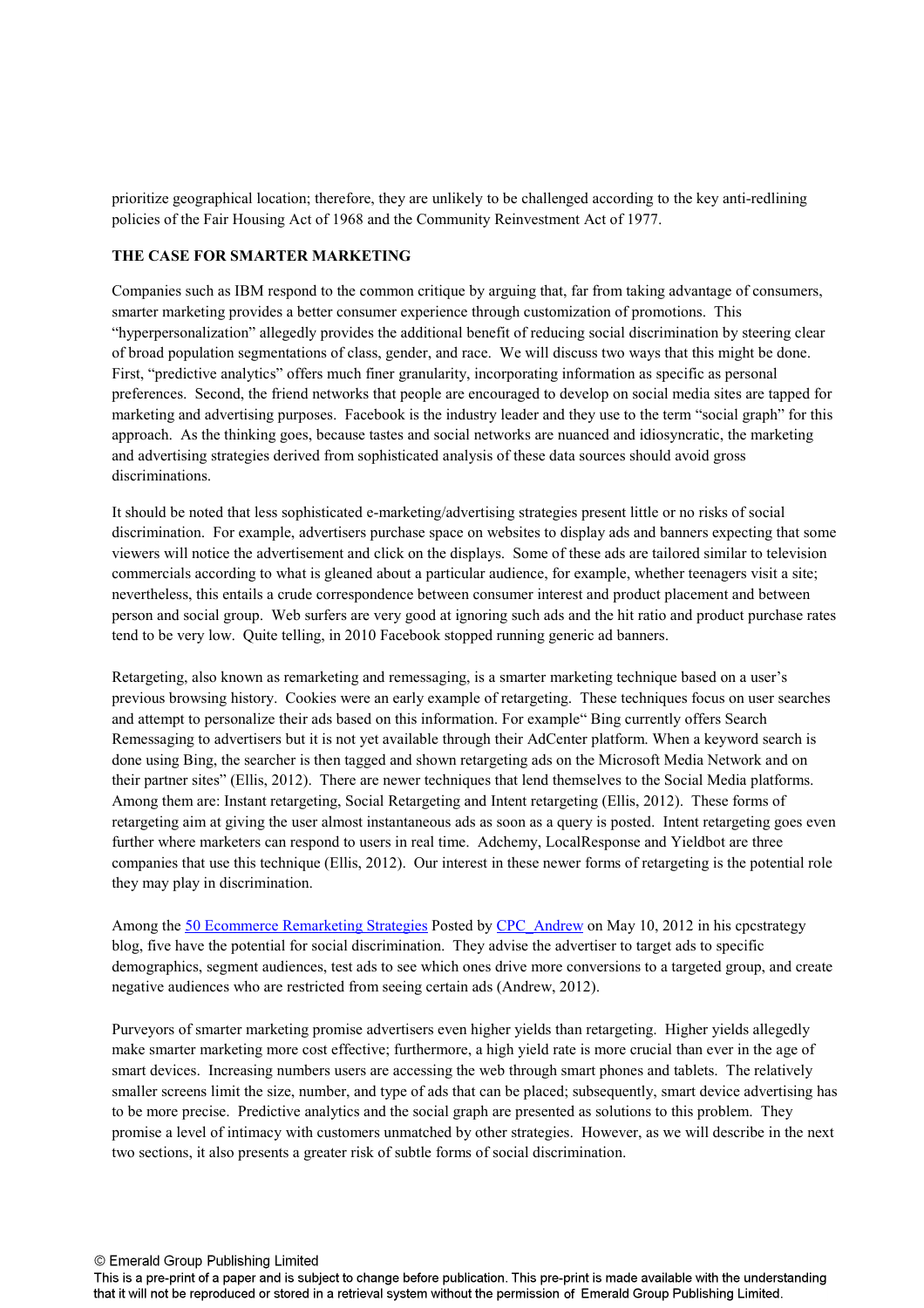# **PREDICTIVE ANALYTICS AND DISCRIMINATION**

The first step in gauging a consumer's interests is to monitor her searches and purchases. This history is then compared to patterns and trends in a population of consumers. Amazon or Barnes & Noble, for example, make recommendations or promote detective novels based on a match between the titles that an individual has purchased and other titles trending in their customer base. Predictive power increases the more that is known about the customer, the larger the population size and variable set, and the more sophisticated the statistical analyses. (Using similar methods, pollsters have become quite good at predicting election results.)

Although not pronounced in promotional materials, it is important to note that predictive analytics works through cross referencing between person and group. Previously, we described how weblining also entails treatment of users based on identification with groups. We discussed the threat of statistical discrimination. Proponents of predictive analytics claim that their refined identifications based on consumer preferences reduce the risk of social discrimination. We, however, suggest two reasons why risks will remain. The first has to do with market inertia and performance and the second with the correspondence between social status and tastes. Marketers pay for information on consumers, and companies such as IBM must meet their expectations. If marketers have been trained to strategize in terms of social aggregates and if their tools and practices are geared toward social aggregates, they may expect that such data be made available to them. Also, the media market is structured such that advertisers bid on access to a pool of potential customers and these are often packaged according to familiar aggregates, for instance, teenage-female- with-sports-interest. Is further granularity or "hyperpersonalization" even practical? IBM concedes that marketers and advertisers will continue to be interested in segment levels, that these will be important. Deepak Advani (2013), IBM's VP, Business Analytics Products and Solutions, describes how marketing evolves in a hybrid way that both takes into account the big trends as well as more specific insights into individual customers.

We don't expect that class and gender, for instance, will no longer be taken into account when identifying consumers of interest. Such important "master statuses" most likely will remain key variables in algorithms. Even so, let us imagine a world in which these are disregarded in favor of information about tastes and preferences. Would that eliminate the risk of social discrimination? Yes, but only if tastes and preferences are truly idiosyncratic and do not reflect and correspond to social status. On the other hand, if tastes and preferences are highly correlated to a master status, the threat of social discrimination remains unchanged. For example, country club membership is indicative of taste and preference but it is also generated by class position and is, in effect, a proxy for class.

Pierre Bourdieu (1985) uses the concept, *habitus*, to highlight those elements of a subject's bearing, desires, and tastes that are both very personal- even physical- and at the same time shaped by one's experience in social position within the stratifications of society. Another way to think of this is that we tend to live our master statuses of class, race, and gender in our clothing styles, preferred foods, magazine subscriptions, etc. To the extent Bourdieu is right, tastes will always be a reliable indicator of position. A study conducted by Michal Kosinski, David Stillwell, and Thore Graepel (2013:2) provides compelling empirical evidence of this. From 58, 000 volunteers they collected a data set of Facebook Likes (whereby users indicate interest or appreciation for such items as songs, books, electronics) and by means of data analysis "African Americans and Caucasian Americans were correctly classified in 95% of cases, and males and females were correctly classified in 93% of cases, suggesting that patterns of online behavior as expressed by Likes significantly differ between those groups allowing for nearly perfect classification. Christians and Muslims were correctly classified in 82% of cases, and similar results were achieved for Democrats and Republicans (85%). Sexual orientation was easier to distinguish among males (88%) than females (75%)."

#### **SOCIAL GRAPH AND DISCRIMINATION**

Now we turn our attention to Facebook's use of the social graph and discuss whether this innovative technique avoids discrimination. Facebook is the first social media public offering where content is entirely created by users (Bilton, 2012). From the user's perspective Facebook is a means to project oneself online and communicate and

© Emerald Group Publishing Limited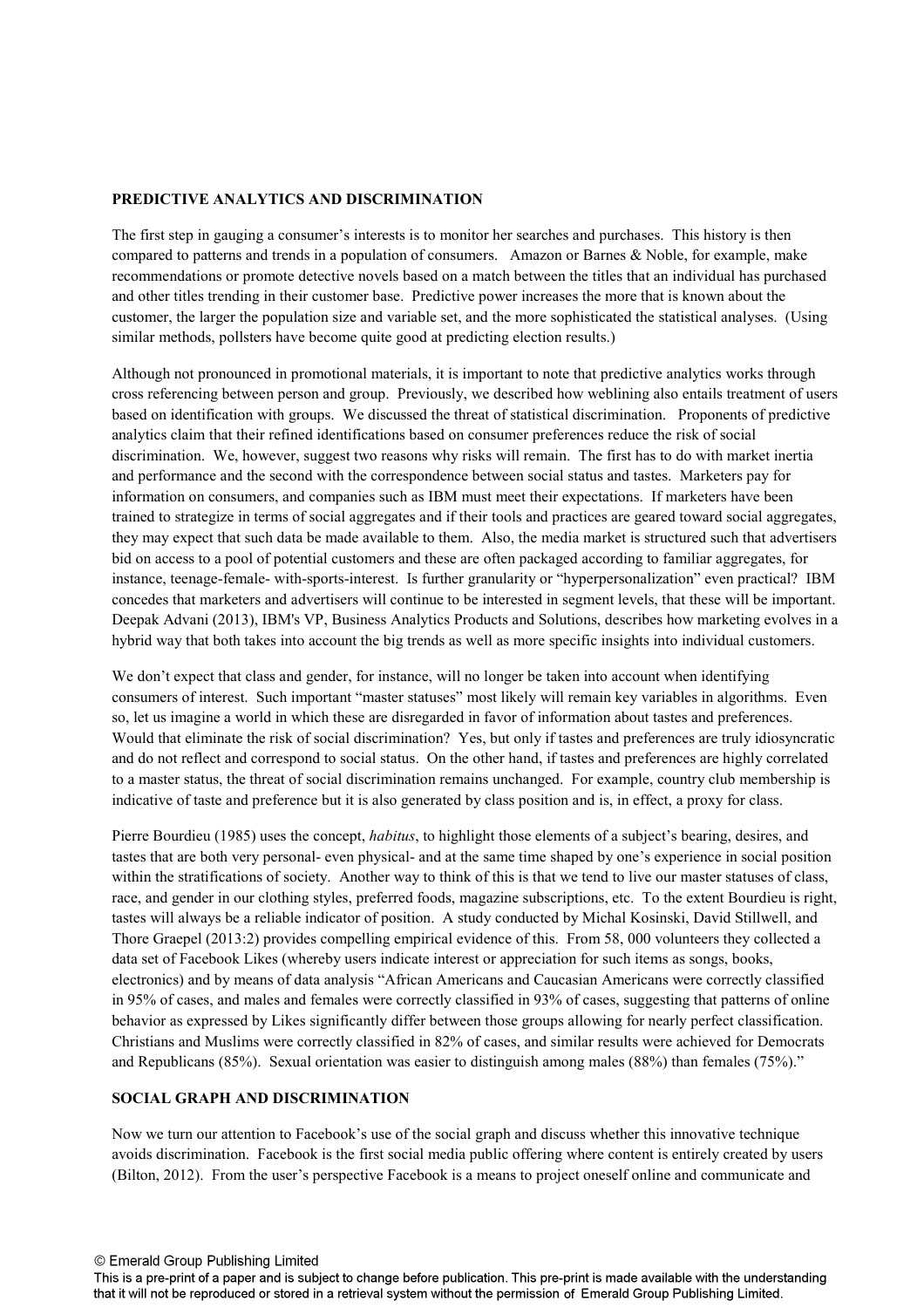share with family, friends, and acquaintances, but from the business perspective of Facebook this is rich, authentic material to profit from by selling access. Users have helped to create a juggernaut by their willingness to share personal data as currency to generate future products and services from Facebook. A new twist on the relationship of user and social media sites is the payment by social media to shoppers who offer product links to something they like. Posting product links that drive traffic and sales to retailers is now worth \$ 50 a month according to a NYT article from October, 2012. Is citizen marketing a paid promotion, an endorsement or a recommendation? The social media sites act as middle men by getting payment from retailers and paying for links directly into users' accounts. Some pay only if a purchase results but others pay for each click they send. Should this payment be disclosed to friends? How will users perceive the money making side of this new relationship? Will they mind that their friend is making money when sending a link? These questions have not been studied due to the novelty of the practice (Clifford, 2012).

 Currently there are over 1 billion users of Facebook. The sheer scale of this population, from which to gather information, is unprecedented. With the launch of a new feature called Timeline in September 2011, users can post information about their past as well as current interests and activities which enable the site to get even more valuable data which it can sell to advertisers. "Zuckerberg is obsessed with figuring out how to amass more data by getting more people to spend more time sharing more things with their friends." Timeline will allow for a living digital scrapbook of your entire personal history" (Helft and Hempel, 2011). "Timeline is your entire life in one place, and it is unsettling to see the past presented as clearly as the present. Linking Facebook more closely to memories could make it harder for people to abandon the service for rivals" (Wortham, 2011:B1). Currently there are as many as 82 data categories from which Facebook draws information. That number will surely increase as Facebook continues to add commerce, video and mail to their services eventually to become the one platform for everything we do on the Web (Sengupta and Sisaro, 2011).

The incredible scale notwithstanding, according to Facebook executives the "social graph" is the most innovative feature of their enterprise. It is made possible by users adding "friends" and engaging in diverse forms of online interaction with their friends. The connections and networks can be mapped (hence the term, graph), analyzed, and most importantly, plumbed for social data. The ubiquitous "Like" button prompts users to click to show interest in or approval of a product, service, app, game, etc. Ads called Sponsored Stories then go out to friends. Facebook processes 2.7 billion "Likes", 300 million photo uploads, 2.5 billion status uploads and other data daily in order to determine which ads to send out to its users. In essence it has become the world's largest data crunching machine (Vance, 2012:67). Anne Kandra (2012:24) relates an incident of a man writing a humorous response "about an ad for a 55-gallon drum of 'personal lubricant'. Next thing he knew, he was in ads hawking the lube to his friends." Marketers are interested in seeing if Likes will be clicked along the paths of the social graph (which probably didn't happen in this case). If so, they identify a social network or networks of interest to make more concerted promotions.

With a Tom Sawyer twist, Facebook encourages its partners (e.g., corporations with fan pages, marketers, and advertisers) to have the social graph work for them. Carolyn Everson Facebook's Vice President for global sales described it this way in an interview conducted by Irina Slutsky (2011: 18):

It's way beyond just a social-media-advertising discussion. What we're trying to do at a simple level is be advocates on behalf of brands. If I like a brand story and I have a great experience that I post on my wall, it goes out to my friends and friends of friends-it's word-of-mouth marketing at a scale that we've never had before…

I feel very confident based on results that we're seeing, especially when friends are recommending to friends. Research shows that, on average, people are 68% more likely to remember seeing the ad if their friend has recommended it and twice as likely to remember the message of the ad.

© Emerald Group Publishing Limited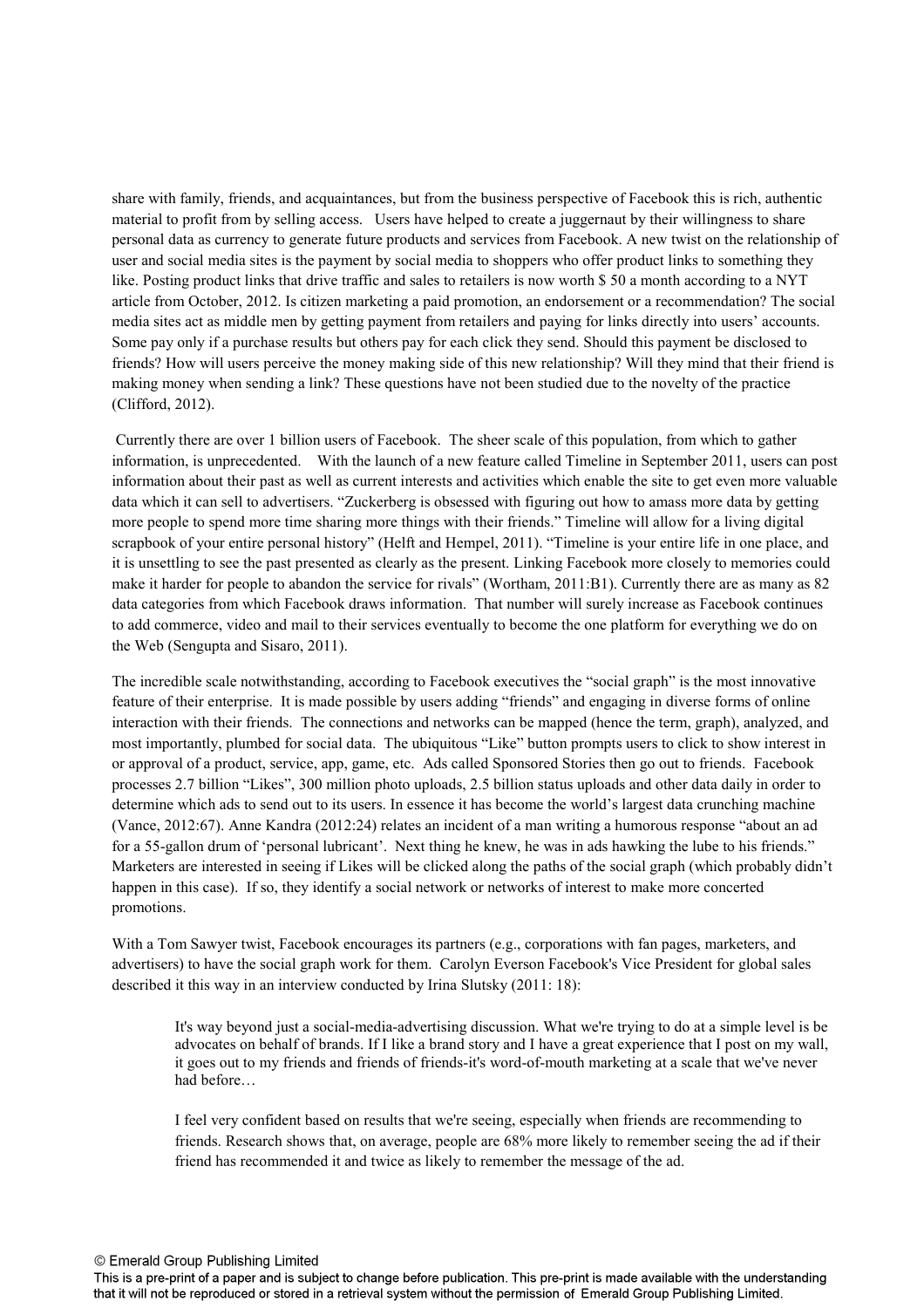At first glance, this process seems far removed from standard weblining because the product promotion appears to be dictated by consumers' social networks and not by businesses. However, friend networks are significantly homogeneous with regard to race, ethnicity, and class. Media buyers may very well attend to the same sets of privileged consumers as in the past not because of biographical identification but because of social affiliation. In any case, the effect is the same in that promotions and discounts do not reach traditionally underserved populations. Even more troubling is the practice of denying services to an individual based on analysis of his or her social network. While friend networks might reveal to advertisers that people who like Caribbean vacations might also like tanning lotions and sunhats, they might also reveal information that could be used for more sinister purposes. For example, health insurance companies could purchase Facebook data on social graphs to identify associations between social status/affiliations and medical problems by analyzing posts, e-cards, and frequency of Likes on social graphs for certain medical products. Individuals or families that apply for insurance that are found to share common characteristics with suspect social status/affiliations may be denied coverage.

#### **POLICY VACUUM**

We described how innovative strategies to record and mine users' social connectivity for marketing purposes present a new pathway for social discrimination. We find this particularly troubling because we see no effective policies to counteract this. Anti-discriminatory laws, the most powerful tool in a government's arsenal, are useless because they have been written to combat clear, blunt racial identification and mistreatment. Arguably the most important novelty of E-marketing strategies is that the commercial interests in social discrimination are realized while the means appear to be above reproach. If legal action of this type is untenable, what else can be done?

Marketers are ahead of the creators of public policy, and rules for the collection and use of big data have not been formulated. Big data has been called a revolution in measurement and is the future way that decisions will be made across industries. The data surge rises exponentially from web pages, phones, genomic information, surveillance videos, sensors, browsers and social media. Big data has been called the digital equivalent of the telescope (Lohr, 2013). As big data gets bigger the risk of discrimination by inference made from statistics gets greater.

#### **CONCLUSIONS**

In a survey conducted at the Berkeley Center for Law and Technology the majority of Americans said they do not want information collected about which sites they visit and have a strong aversion to online tracking in general. However, over 90% had not heard of the FTC proposal not to track and only 14% said they would like a tool to prevent websites from tailoring advertisements based on visited sites (Sengupta, 2012). Microsoft conducted a survey of users in the U.S. and Europe and found that over 75% wanted to default to the do-not-track option in their new Explorer 10 browser. Yet advertisers say that this threatens the barter system where consumers get free email, maps social networks and other Internet benefits from allowing tracking of online activity. "If we do away with this relevant advertising, we are going to make the Internet less diverse, less economically successful, and frankly, less interesting" said industry group general counsel for the Interactive Advertising Bureau (Singer, 2012).

In this paper, we have demonstrated that privacy protections have a checkered history especially in the United States. A future paper might examine global trends and legislation in this area. Fortune 500 companies have a vested interest in keeping it that way. Furthermore, we see in these regulatory efforts a penchant for protecting the privacy of personal information; however, little attention is being paid to how that information in an anonymous and aggregate form may be used in ways that are discriminatory or how a more subtle form of discrimination can be based on collective information of friends. This would require an appreciation that leaked private information is not the only risk for denial of goods, services, and opportunities; rather it is also made possible by the social graph.

© Emerald Group Publishing Limited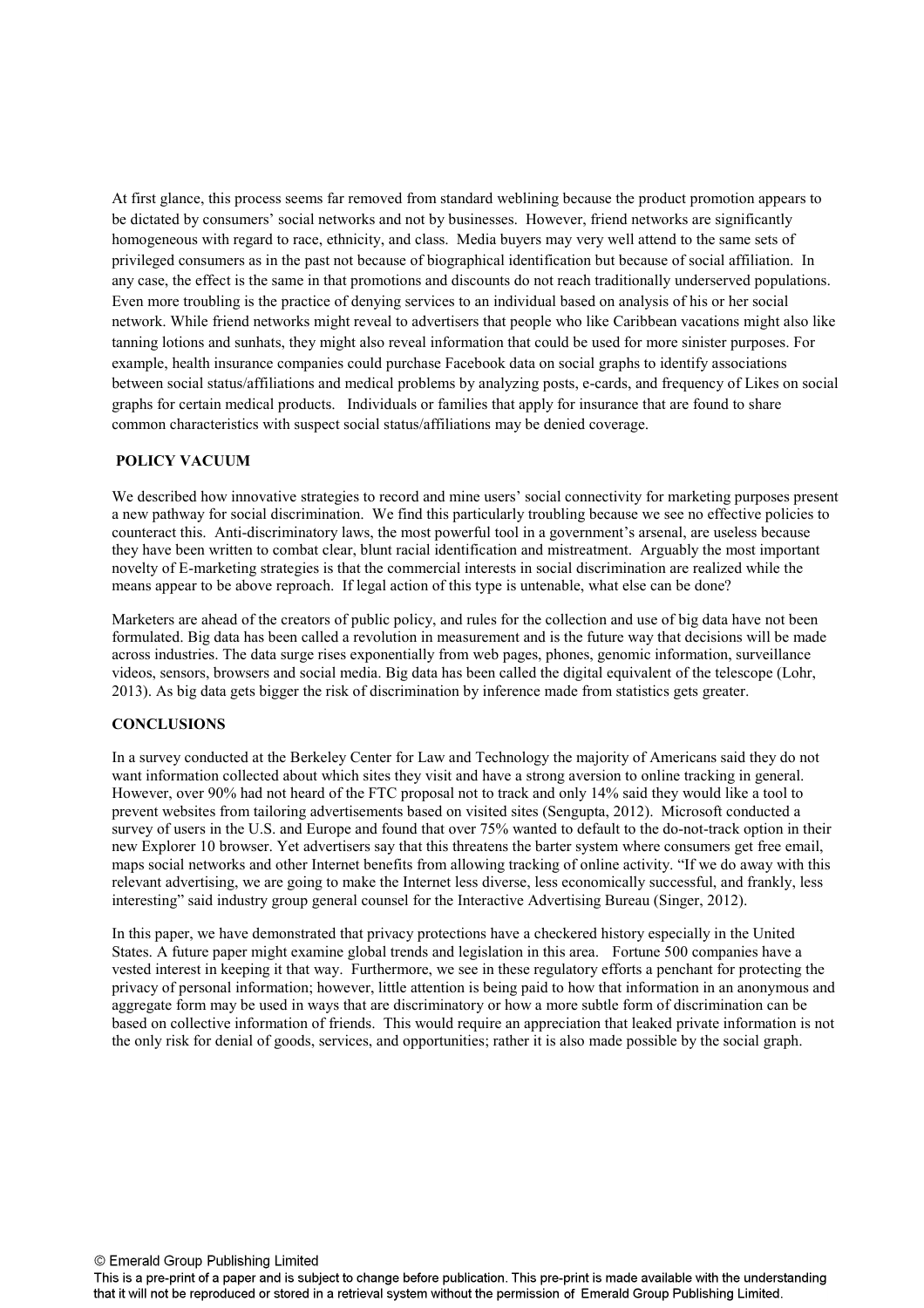#### **REFERENCES**

Advandi, D. (2013), "The world evolves in a hybrid way", available at: (http://www.ibm.com/smarterplanet/us/en/smarter\_marketing/videos/index.html (accessed 24 June 2013).

(http://www.affinion.com/solutions/productsandservices ( accessed 12 December 2012).

Bilton, N. (2012) "Facebook Users Ask, ' Where's Our Cut?" NYT 6 February, pp.B1

Bilton, Nick. (2012) "And the Privacy Gaps Just Keep on Coming NYT 20 February,pp.B1

Bourdieu, P. (1985), "The genesis of the concepts of *habitus* and of *field*", *Sociocriticism*, Vol. 2 No 2, pp. 11-24.

Chin-Hul Lai, J. and Kleiner, B. (1999) Discrimination in th4e Insurance Industry. Equal opportunity International. Vol 18, Iss 5/6 p  $62 - 69$ 

Clifford, Stephanie. (2012) "Shopper Alert: Price May Drop for You Alone" NYT 10 August, pp. B1

Clifford, Stephanie. (2012) "The Shopper as Seller" NYT 3 October, pp. B1

CPC\_Andrew. (2012). 50 Ecommerce Remarketing Strategies, May 10, 2012, http://www.cpcstrategy.com/blog/2012/05/50 ecommerce-remarketing-strategies/. Accessed 20 June 2013.

ecommerce.hostip.info/pages/1078/Weblining-Internet-Redlining.html. April ,2003 issue. Accessed 24 March 2012.

Ellis,S. (2012) http://marketingland.com/the-future-of-retargeting-remarketing-and-remessaging-7643, May 12, 2012, accessed 20 June 2013.

Healy, J. and O'Brien, E. (2007), *Race, Ethnicity, and Gender: Selected Reading*, Pine Forge Press, Thousand Oaks, CA.

Helft, M. and Hempel, J. Facebook vs Google: The Battle for the Future of the Web. Fortune, November 21, 2011. P. 115 – 124.

Jary, D. and Jary, L. (1995), *Collins Dictionary of Sociology*, Harper Collins, Glasgow, UK.

Kandra, Anne ( 2012 ) "On facebook, think before you 'like'" PCWorld.com May, page 24

Kosinski, M., Stillwell, D. and Graepe, T. (2013), "Private traits and attributes are predictable from digital records of human behavior", available at: http://www.pnas.org/content/early/2013/03/06/1218772110.full.pdf+html (accessed 24 June 2013).

https://www.mckinseyquarterly.com/Strategy/Strategy\_in\_Practice/Seizing\_the\_potential (2011)

Rawls, J. (1971/1999), *A Theory of Justice*, Harvard University Press, Cambridge, MA.

Sengupta, S. and Sisario, B. (2011) "Facebook as Tastemaker: A New Strategy to Turn Eyeballs Into Influence" NYT 23 September, pp. B1

Sengupta, Somini. (2011) "FTC Settles Privacy Issue at Facebook" NYT 30 November pp. B1

Singer, Natasha. (2012) "Shoppers, Meet Your Scorekeeper" NYT Sunday, 8/19/2012

Singer, Natasha.(2012). Do Not Track? Advertisers Say " Don't Tread on us." NYT 10/14/2012

Slutsky, I. (2011), "Facebook's sales chief: Madison Avenue doesn't understand us yet", Advertising Age, Vol. 82, No.18, pp. 3- 99

© Emerald Group Publishing Limited